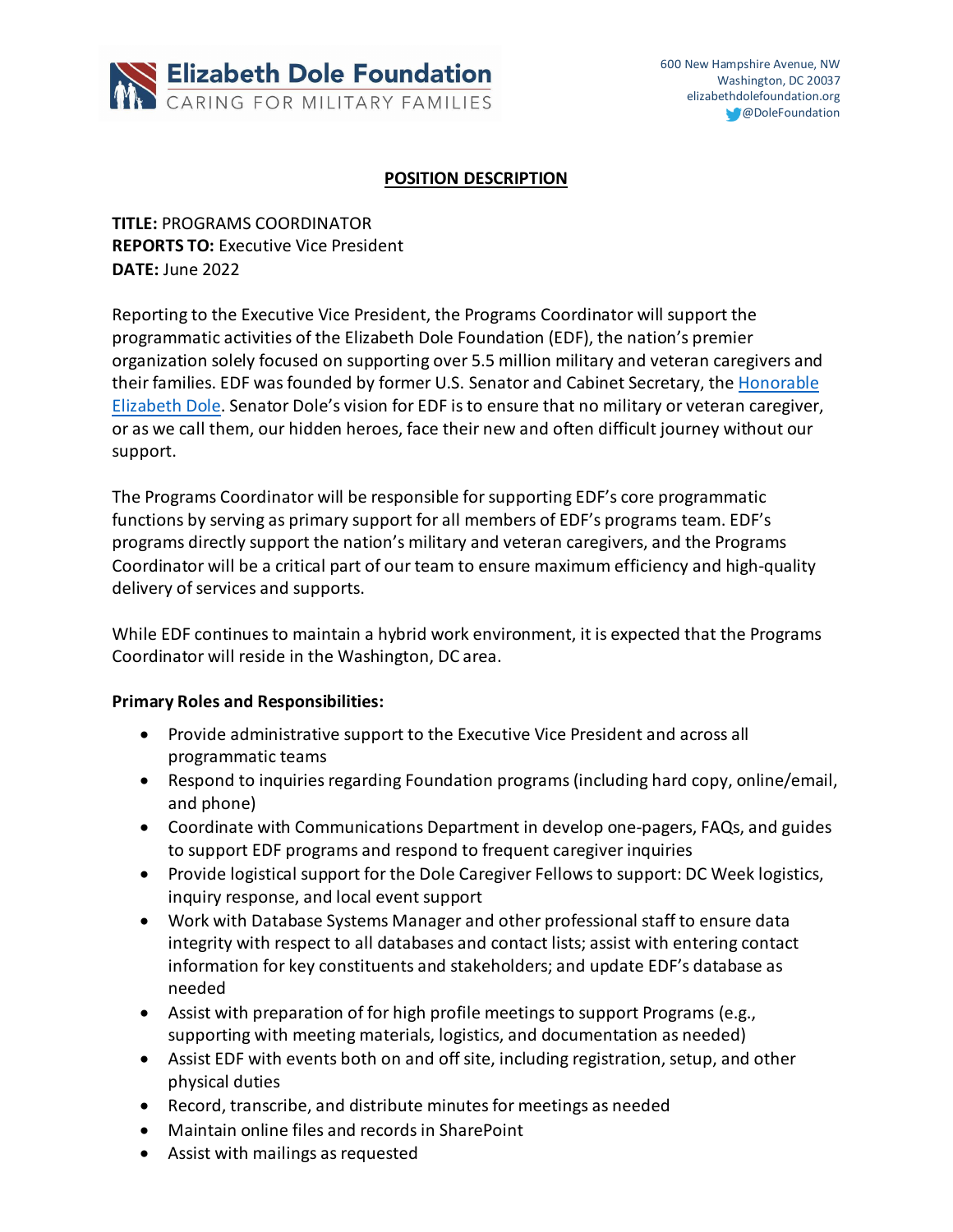- Provide research support as requested
- Other duties as assigned

### **Minimum Requirements:**

- Excellent verbal and written communication skills.
- Excellent interpersonal and customer service skills.
- Knowledge or prior use of Salesforce (or another CRM Database) preferred.
- Proficiency in the Microsoft Office 365 and SharePoint.
- Excellent organizational skills and attention to detail.
- Excellent interpersonal skills with ability to listen and communicate (both verbally and in writing) clearly and accurately
- Demonstrated professional standards with an unwavering integrity and commitment to ethical conduct
- Ability to work in a fast-paced environment and meet tight deadlines, independently or as part of a team
- Energetic, optimistic, with a passion for helping others, while maintaining a sense of humor and warm relationships with colleagues and partners
- Share EDF's commitment to and passion for EDF's mission

## **Education and Experience:**

- Associates degree required, Bachelor's degree in related field preferred.
- Up to 1 year of experience in an administrative role.

# **Physical Demands and Work Environment:**

- Ability to work remotely from home and within an office environment and have significant interaction via telephone, videoconference, IM, and email with EDF's national team. EDF remains in a remote-work environment due to the pandemic, with the expectation of transitioning to a hybrid environment in fall 2022.
- Ability to routinely use standard office equipment such as computers, phones, photocopiers, and filing cabinets.
- Ability to lift and/or move up to 25 pounds and occasionally lift and/or move up to 100 pounds. Persons with mental or physical disabilities as defined by the Americans with Disabilities Act are eligible for this position as long as they can perform the essential functions of the job after reasonable accommodations are made to their known limitations. If the accommodation cannot be made because it would cause the employer undue hardship, such persons may not be eligible for this position.

# **Application Submission:**

To be considered a candidate for this position, please email your resume and cover letter to [apply@elizabethdolefoundation.org.](mailto:jobs@elizabethdolefoundation.org) No phone calls.